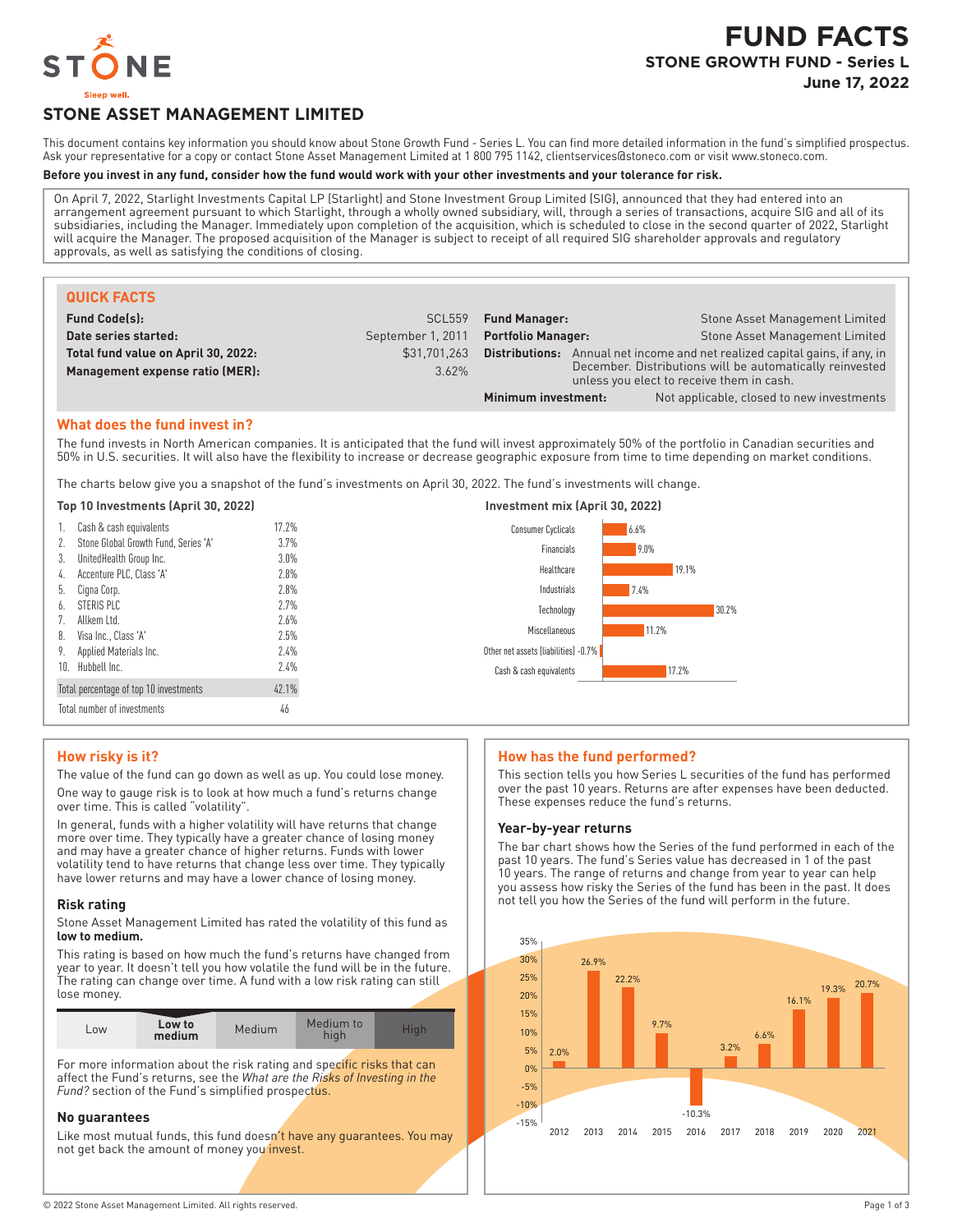

### **Best and worst 3-month returns**

This table shows the best and worst returns for Series L securities of the fund in a 3-month period over the past 10 years. The best and worst 3-month returns could be higher or lower in the future. Consider how much of a loss you could afford to take in a short period of time.

|                    | <b>Return</b> | $\vert$ 3 months ending | If you invested \$1,000 at the beginning of the period |
|--------------------|---------------|-------------------------|--------------------------------------------------------|
| <b>Best return</b> | 16.30%        | June 30, 2020           | Your investment would rise to \$1.163.00.              |
| Worst return       | -14.08%       | March 31, 2016          | Your investment would drop to \$859.20.                |

#### **Average return**

The annual compound return of the Series of the fund was approximately 9.1% over the past 10 years. If you had invested \$1,000 in the Series of the fund 10 years ago, your investment would now be worth \$2,391.85.

| Who is this fund for? |                                      |
|-----------------------|--------------------------------------|
|                       | This fund is suitable for investors: |

- Seeking capital growth
- With a mid-term to long-term investment horizon with a low to medium risk tolerance

This fund may not be suitable for investors with a short-term investment horizon.

### **A word about tax**

In general, you'll have to pay income tax on any money you make on a fund. How much you pay depends on the tax laws where you live and whether or not you hold the fund in a registered plan such as a Registered Retirement Savings Plan or a Tax-Free Savings Account. Keep in mind that if you hold your fund in a non-registered account, fund distributions are included in your taxable income, whether you get them in cash or have them reinvested.

## **How much does it cost?**

The following tables show the fees and expenses you could pay to buy, own and sell Series L securities of the fund.

The fees and expenses – including any commissions – can vary among series of a fund and among funds. Higher commissions can influence representatives to recommend one investment over another. Ask about other funds and investments that may be suitable for you at a lower cost.

### **1. Sales charges**

Series L is the low load sales charge option.

| <b>Sales charge option</b> | What you pay                                                                                                          |                                                                                                 | <b>How it works</b>                                                                                                                                                                                                                                                                                                                                                                                    |  |
|----------------------------|-----------------------------------------------------------------------------------------------------------------------|-------------------------------------------------------------------------------------------------|--------------------------------------------------------------------------------------------------------------------------------------------------------------------------------------------------------------------------------------------------------------------------------------------------------------------------------------------------------------------------------------------------------|--|
|                            | in percent $(\%)$                                                                                                     | in dollars (\$)                                                                                 |                                                                                                                                                                                                                                                                                                                                                                                                        |  |
| Low load sales<br>charge   | If you sell within:<br>1 year of buying:<br>2 years of buying:<br>$3.00\%$<br>3 years of buying:<br>Thereafter<br>Nil | \$0 to \$40 when you<br>4.00%   sell securities with<br>an original cost of<br>$2.00\%$ \$1,000 | When you buy the fund, Stone pays your representative's firm a commission of<br>$3\%$ .<br>When you sell your investment, you may be charged a redemption fee.<br>The amount you pay is based on what you paid for the securities and the date<br>you purchased the securities.<br>• You can switch to Series L securities of other Stone funds at any time without<br>paying a deferred sales charge. |  |